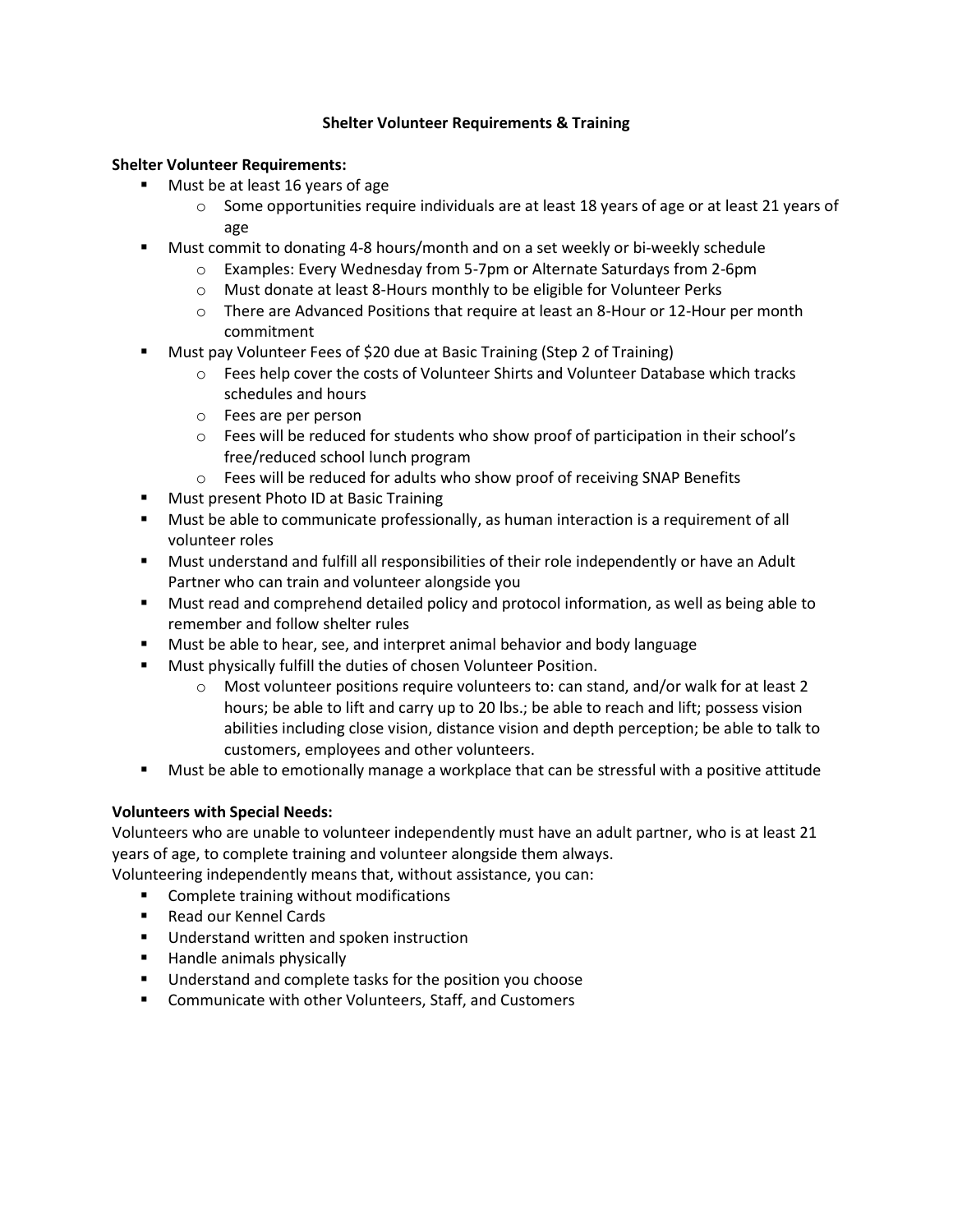# **Shelter Volunteer Training:**

Training is set up so that you may complete all steps within 4 weeks. Once you have completed these steps, you'll be an IndyHumane Volunteer and can start donating time and love to the animals in our shelter.

- 1. **Attend a Volunteer Information Session (Week #1 – 1 Hour)**
	- o Learn facts and important information about IndyHumane
	- o Learn about our Shelter Volunteer Program Opportunities
	- o Complete a Shelter Volunteer Application

# 2. **Complete Basic Training (Week #2 – 2 Hours)**

- o Full Tour of IndyHumane
- $\circ$  Receive detailed information about the workings of our shelter, disease prevention, and customer service.
- o Pay Volunteer Fee
- o Sign Volunteer Code of Conduct
- 3. **Complete an Intro to Shelter Canines/Felines Course (Week #3 – 2 Hours)**
	- $\circ$  All potential Volunteers who will interact with dogs/cats are required to complete this course.
	- $\circ$  Learn the proper way to interact with shelter dogs/cats, learn basic handling techniques, and learn how to deal with problem situations.

# 4. **Complete a Shadow Day (Week #4 – 2 Hours)**

o Spend a shift with an experienced Volunteer or Staff Member in the area you are interested in donating time. This will help us determine if you are volunteering in the area best suited for you and our needs can be met.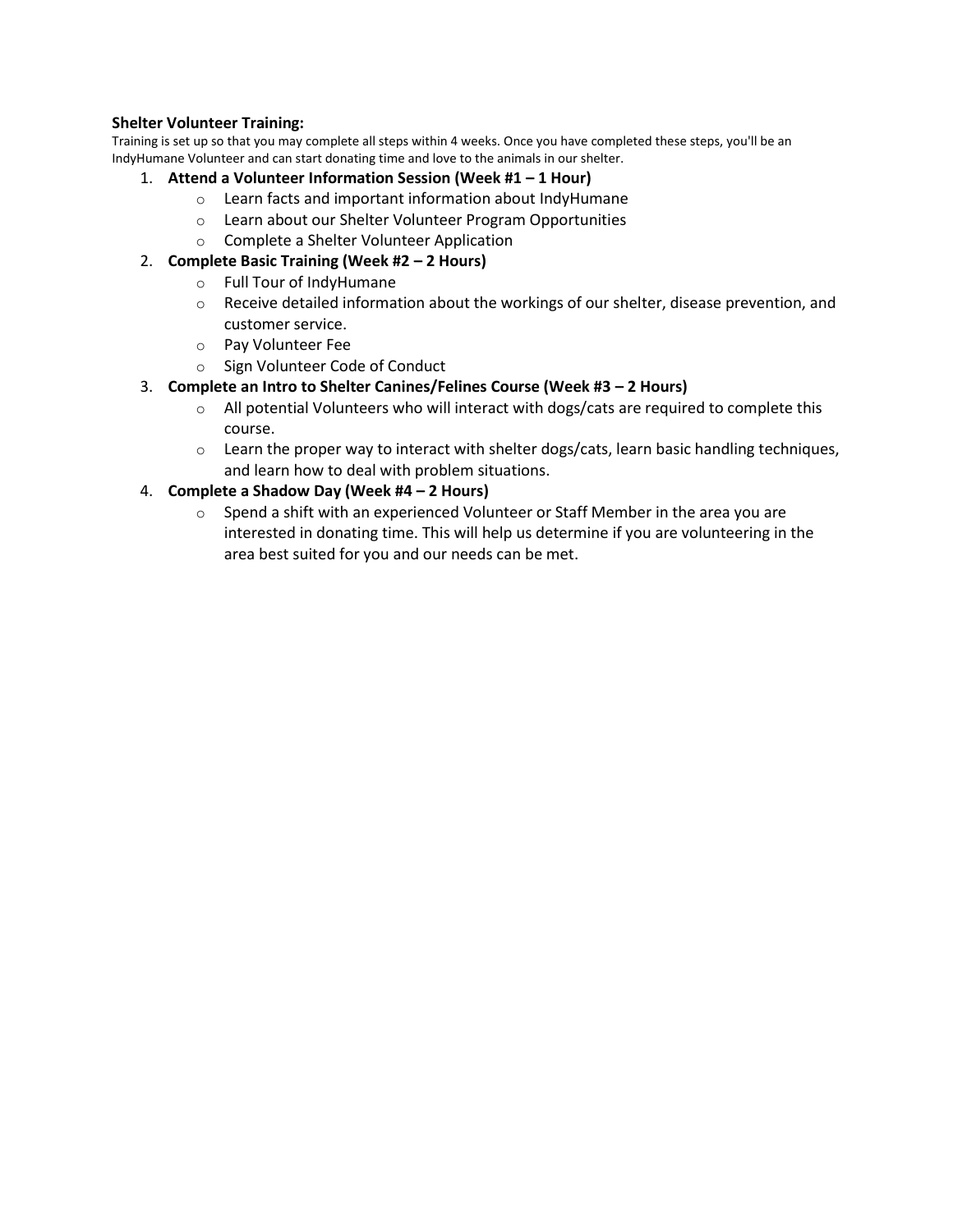### **Shelter Volunteer FAQ**

### **Why do I have to pay a Volunteer Fee? Can it be waived?**

Volunteer Fees help IndyHumane cover the cost of Volunteer T-Shirts and the Volunteer Database that helps track and schedule Volunteer hours. As a non-profit with limited resources, we are unable to waive this fee for applicants. Students who show proof of participating in their school's free/reduced lunch program and adults who show proof of receiving SNAP benefits may request a reduced Fee.

**If I am staff for a client interested in volunteering, am I also required to pay the Volunteer Fee?**  Yes, you are also required to pay the Volunteer Fee. You are considered Volunteers as you are required to complete training, wear the Volunteer designated t-shirt, and actively volunteer alongside your client. **IndyHumane asks for a minimum donation of 4-8 hours/month from Volunteers. If I cannot meet that monthly commitment, may I still volunteer?** 

You must donate some time each month in order to stay active in our program. You will not be eligible for Volunteer Perks unless you meet the commitment of at least 8-Hours each month. We like for our Volunteers to stay in the loop about our shelter and the animals benefit more by working with Volunteers who know their personalities and can communicate with potential adopters about them. You are likely to be a more effective Volunteer if you commit to the minimum hours asked of you.

**IndyHumane asks Volunteers to commit to a weekly or bi-weekly schedule. Is this necessary?**  Our Volunteer Positions require a weekly commitment and set schedules in order to provide the animals the best care and support. This requirement is needed to ensure quality training and to maintain a consistent level of volunteer coverage. We do allow for vacations and needed days off.

### **Am I only able to donate 4-8 hours/month?**

We ask for a minimum donation of 4-8 hours per month. You are welcome to donate more if you are being productive. Note: There are advanced positions that will require at least an 8-Hour or 12-Hour monthly commitment.

### **When are Volunteer Shifts?**

Volunteer Shifts are generally available: Between 9am-8pm Monday, Thursday, and Friday, 9am-7pm Tuesday and Wednesday, 9am-6pm on Saturday, and 9am-4pm on Sunday at 2-hour intervals. Some positions require longer shift times.

### **I just want to walk dogs or pet cats. Why does that require so much training?**

Surprisingly, spending time with shelter animals involves more than just walking the dogs or petting the cats. We want to make sure the animals consistently receive a high-quality level of care and stay as healthy as possible. To do this, we need to educate our Volunteers about safety procedures and protocols that are currently in place to limit the transfer of disease within our shelter. We also want to educate our volunteers on how to correctly interact with our shelter animals in order to reduce stress on the animals.

In addition, some of our Volunteers are expected to aid in assisting Patrons during their shift. We want to make sure our volunteers have the information they need to assist customers and help with visitations.

All volunteers attend the specific training required for their volunteer position. Volunteer training includes the tasks required for the position, safety procedures and protocols required, and animal handling.

### **May I volunteer in more than one area?**

We require that you start off in one area and volunteer consistently (meeting the monthly requirement of 8 hours/month) for at least 6 months after which you may train in another area.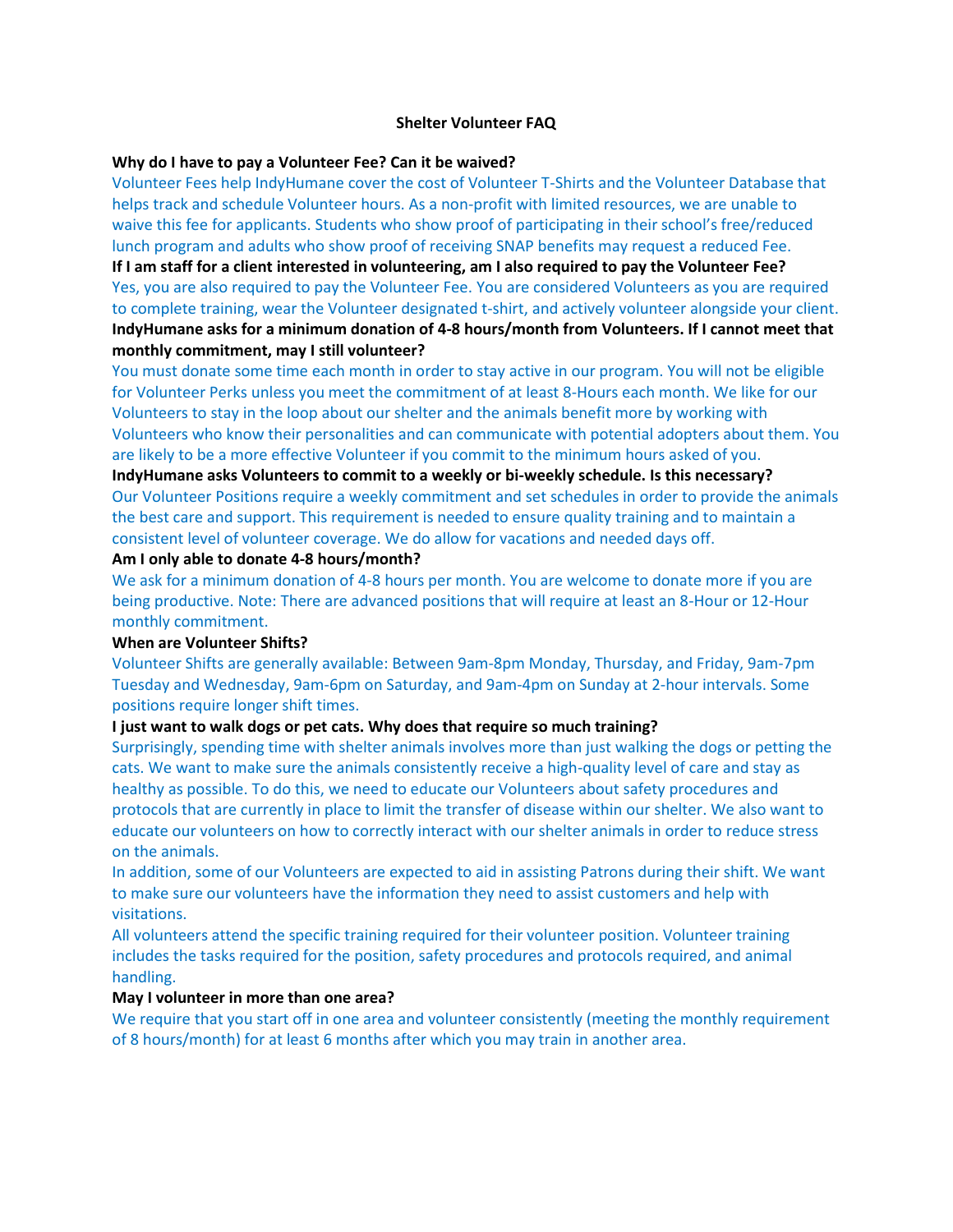### **At what point am I eligible for Volunteer Perks?**

Volunteers who meet our monthly requirement of 8-Hours/month are eligible for special discounts for IndyHumane Services (Retail, Vaccine Clinics, and Adoptions). You become eligible for Volunteer Perks after you complete training and volunteer consistently for at least 3 months in a row.

# **I am a minor who wants to volunteer. May my parent or someone else communicate with you on my behalf?**

All our volunteer positions are adult-level roles. To serve successfully in their chosen role, students need to be comfortable completing all steps of the Volunteer Intake Process independently:

- Completing the application
- Scheduling and completing the required training
- Handling all individual phone and email correspondence independently
- Following safety protocols and procedures
- **■** Managing their own individual volunteer schedule using our online scheduling program

We understand and appreciate that parents want to be a part of the volunteer process in which their child is involved. We do, however, have a policy that we need to be able to communicate directly with all our individual volunteers for optimal guidance and to promote mutual understanding. Students must be able to provide an individual email address so that we can contact them directly. Due to this policy, we are also unable to accept email or phone correspondence on a student's behalf. Students need to be able to individually manage all correspondence as it relates to volunteering.

### **Can I be a Volunteer if I have a criminal record?**

IndyHumane does not accept volunteers with a criminal record in relation to (1) sexual offense, (2) violent crimes or (3) animal neglect or cruelty. IndyHumane requires all persons applying to volunteer to state any past criminal record and reserves the right to conduct a background check on any volunteer.

**If I am injured while volunteering, does IndyHumane cover the costs of my medical treatment?**  No. Volunteers are responsible for their own medical care. We have First Aid Kits available on site for minor medical issues.

### **Can I bring my child with me when I come into volunteer?**

You may not bring anyone with you to volunteer who has not completed training. If you are interested in volunteering alongside your minor child, you will want to join our Parent & Me Volunteer Program.

## **Can family members or friends come with me when I volunteer?**

Minors may not have anyone shadow them. Family members and friends who are at least 18 years of age may shadow Adult Volunteers, after Volunteers complete training and volunteer meeting the minimum monthly requirement at least 6 months in a row, once to see what volunteering may be like, but these situations must be pre-approved by the Volunteer Programs Staff and the proper paperwork must be completed before hand. They may shadow you just once.

### **Do I need to have experience to volunteer?**

No prior experience is needed to volunteer in our entry level positions, but we do require all volunteers to have good communication skills and a willingness to learn. We supply all the training needed for each entry-level position.

Some of our advance positions (photography and grooming as examples) require professional training/experience.

## **If I already have experience at another shelter, do I have to complete all the training required at IndyHumane?**

All shelters are separate, and our training and opportunities are different. You must complete all training required at IndyHumane regardless of previous experience and training.

### **How long will it take me to get through all the training required?**

Training is set up so you can complete it in 4 weeks. If you miss a step of training, you may have options to set up one-on-one training or you may need to wait until the following month to complete training.